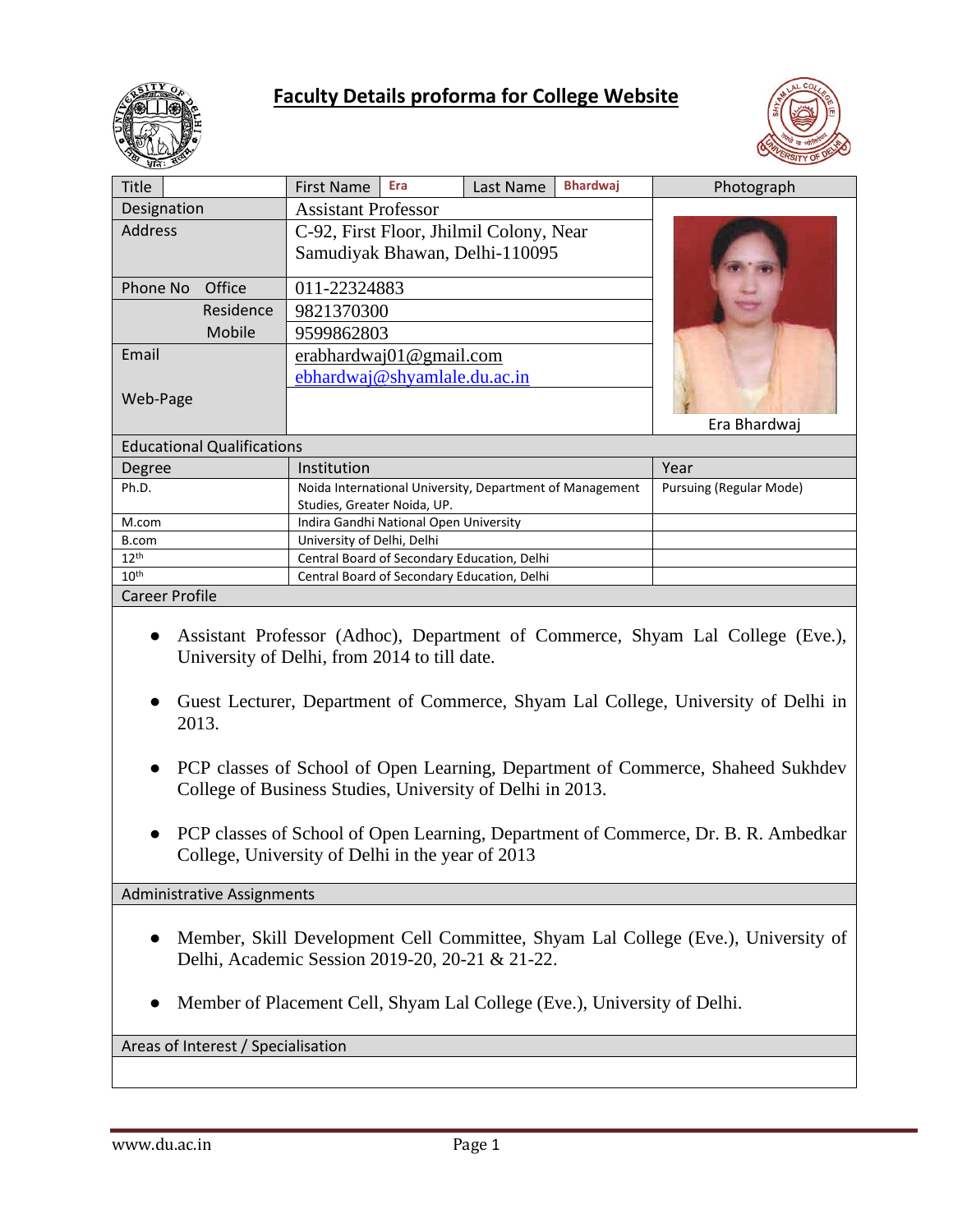Principles of Marketing, Business Organization and Management, Corporate Laws, Entrepreneurship, Company and Compensation law

### Subjects Taught

Shyam Lal College (Eve.), University of Delhi, Delhi

- 1. Principles of Marketing
- 2. Business Organization and Management
- 3. Corporate Laws
- 4. Business Laws
- 5. Entrepreneurship
- 6. Human Resource Management
- 7. Investing in Stock Market
- 8. Personal Selling and Salesmanship

Research Guidance

NA

### **Publications Profiles**

### **Chapter in Book**

1. Corporate Social Responsibility: Expectations, Reality and Challenges, Wisdom Publications, ISBN No. 978-93-81505-88-5, pp.80-89, November 2014.

## **Research Articles**

- 1. Women Entrepreneurship in India Problems & Prospects, *Shodh Kalptaru: An International Multidisciplinary Research Journal, Refereed Journal,* No. 10, ISSN No: 2249-6114, July-September 2013, pp. 354-361.
- 2. Impact of Socio-Economic Dimension on Tourism Industry*, Samaj Vigyan Shodh Patrika*, Research Journal of Social Sciences, Vol.1 (Part-III), No. XXVIII, ISSN: 0973-7626, 2014, pp. 135-138.
- 3. Community Base Tourism Initiatives in Himachal Pradesh, *International Journal: Knowledge News,* Agra, ISSN No. 2231-0150, Jan 2014, pp. 44-50.
- 4. Marketing Strategies of Himachal Pradesh to Enhance Eco-Tourism, *Samaj Vigyan Shodh Patrika*, The Half Yearly Journal of Humanities & Social Sciences, ISSN-0973-7626, Vol. 2 (Part-III) No. XXXI, October-March 2015, pp. 70-74.
- 5. Social Tourism in India, *Indian Journal of Social Enquiry*, ISSN No. 978-81-922921-0-6, June 2016, pp. 45-49.
- 6. Development of Tourism Sector in India, *Isabella Thoburn College Economic Review*  (YEARLY), ISSN NO. 2349-5561, Vol. 1, No.3, Third Issue, 2016, pp. 74-80.
- 7. Ecological Tourism: Theory and Practice, Drishtikon, UGC Care Group 1 Listed Journal, ISSN No 0975-119X, Year 13, Vol. 1, Jan-Feb 2021.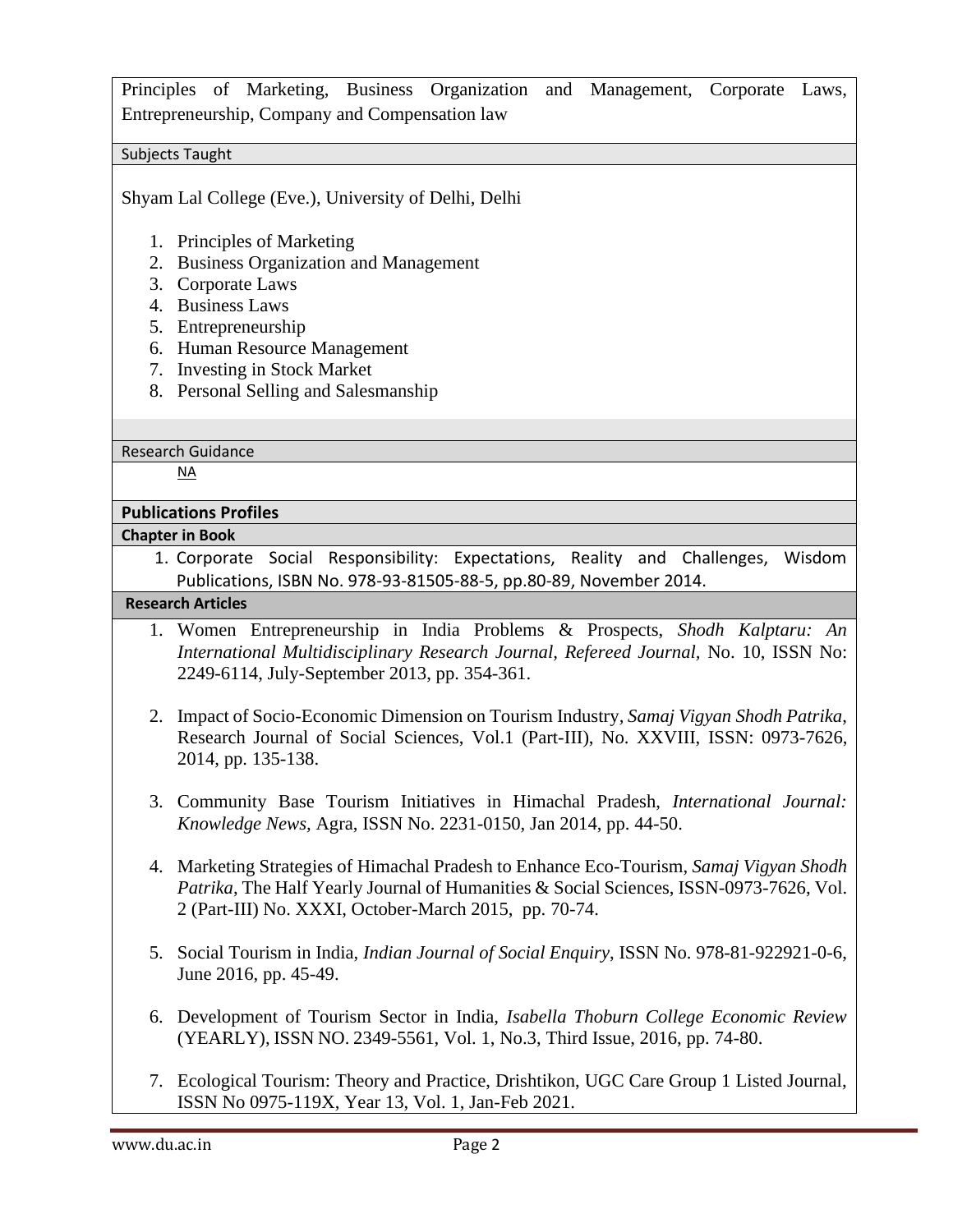### Conference Organization/ Paper Presentations

- 1. Paper presented at Two-Day International Seminar on *Role of LIC in Corporate Social Responsibility*, Organized by Shyam Lal College (Eve.) University of Delhi on "Corporate Social Responsibility: Expectations, Reality and Challenges" at India International Centre, 6-7 February 2014.
- 2. Paper Presented at Two-Day International Seminar, Organized by Department of English and Hindi, Shyam Lal College (Eve.), University of Delhi, 21-22 October 2016.
- 3. Paper Presented on An Evaluation of the Right to Information Act- 2005 in One-Day National Seminar, Organized by Vaish College, Bhivani Rohtak (Associated with M D University) on "Has the RTI Act Gained its Goal in Present Scenario", 2017.
- 4. Paper Presented at Two-Day International Seminar on *Prospects of Eco-Tourism in Himachal Pradesh*, Organized by Madhav University on "Challenges and Opportunities of Tourism in Modern India", Jaipur, 23 March 2017.
- 5. Paper Presented on Modernity and Nationalism: Through the Prism of Ambedkar's Philosophy at One Day National seminar, organized by Ambedkar Study Circle, Shyam Lal College, University of Delhi, 11 April 2017.

Research Projects (Major Grants/Research Collaboration)

NA

Awards and Distinctions

NET -Qualified, June 2011, Roll No. 17080036, Electronic Certificate No. 111004932

Association With Professional Bodies

Lifetime Membership of the Indian Commerce Association.

Other Activities (Webinar, Faculty Development Programme etc.)

- 1. Two-Week Faculty Development Programme titled "*From Research to Publications*" organised by Acharya Narendra Dev College, Department of Commerce, University of Delhi on 5<sup>th</sup> - 17<sup>th</sup> April 2021, joint collaboration with Mahatma Hansraj Faculty Development Centre under PMMMNMT.
- 2. One-Week Interdisciplinary Faculty Development Programme on *"Interdisciplinary Studies and Higher Education Prospects and Challenges"* from 26 - 31 July, 2021 organised by Dayal Singh College, University of Delhi, in collaboration with Mahatma Hansraj faculty development centre under PMMMNMT.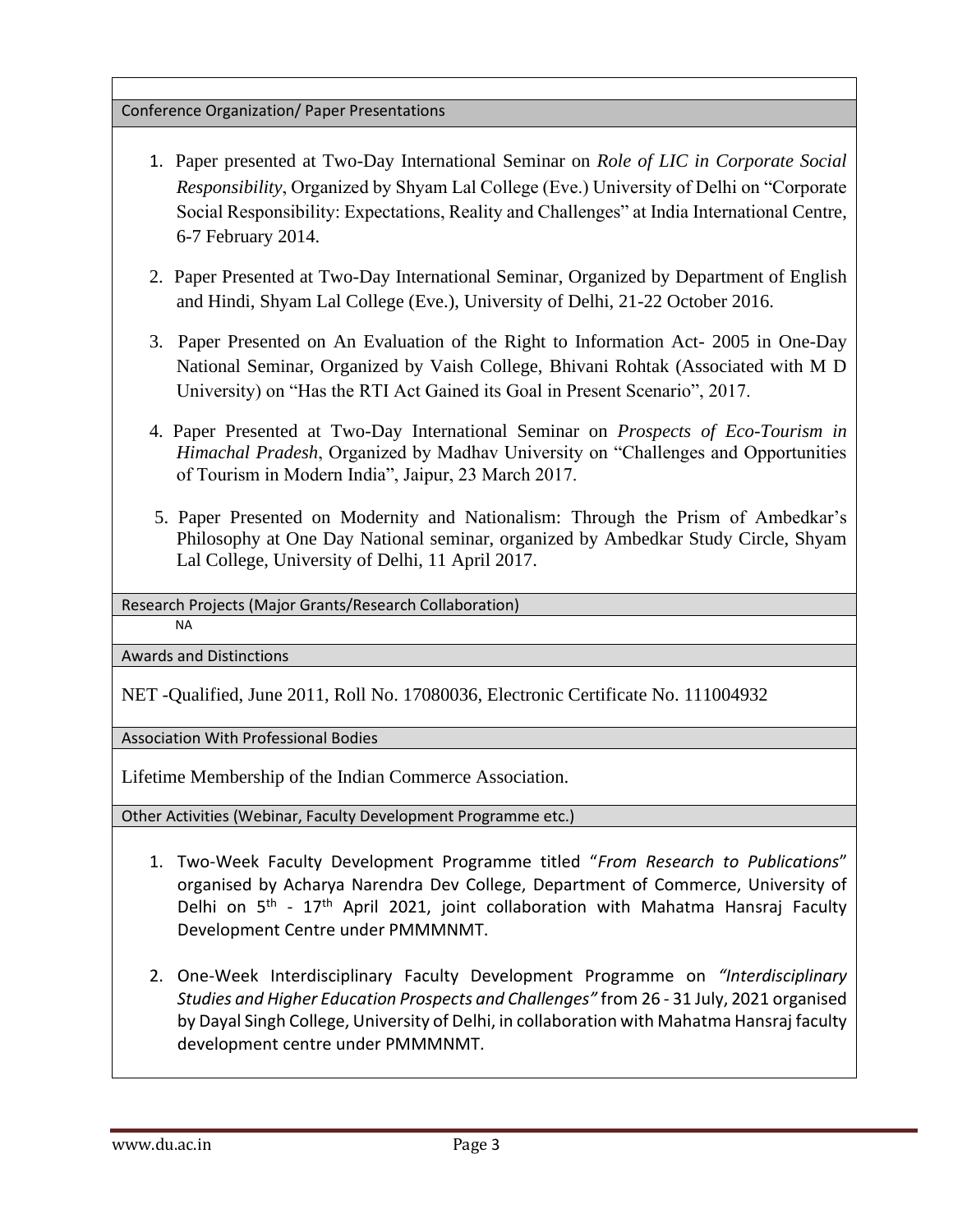- 3. One-Week Faculty Development Programme on *"Entrepreneurship, Incubation and Innovation"* organised by Teaching-Learning centre, Ramanujan College, University of Delhi under PMMMNMT, 23 - 29 June 2020.
- 4. One-Week online Faculty Development Programme on *"ICT Enabled Teaching-Learning"* Jointly organised by Ramanujan College & Janki Devi Memorial College, University of Delhi, from 7 - 30 September, 2020.
- 5. One-Week Interdisciplinary Faculty Development Program on *"Corporate Social Responsibility and Sustainable Development"* organised by Internal Quality Assurance Cell (IQAC), Shyam Lal College (Evening), University of Delhi, from 16<sup>th</sup> - 22<sup>nd</sup> November 2018.
- 6. One-Week Faculty Development Programme on *"Marketing Research"* by Internal Quality Assurance Cell (IQAC) of Shyam Lal College (Evening), University of Delhi from 21st - 26th 2017.
- 7. Completed Two Week FDP/Online Certificate course on "Microsoft Excel 2020: Zero to Hero" organised by Ramanujan College University of Delhi in collaboration with Internet College Mathematician Sciences Foundation from September 21 till Oct. 7, 2020.
- 8. One Week Certificate Course on *"Direct Taxes and GST"* organised by Ramanujan college under (PMMMNMT) Teaching-Learning centre from 16th October to 8th Nov. 2020.
- 9. One Day Workshop (online) entitled on *"Implementation of Academic Bank of Credits"* organised by Guru Angad Dev Teaching-Learning Centre SGTB Khalsa College, University of Delhi, under PMMMNMT on 10th July 2021.
- 10. Attended National Webinar on *"Recent Trends in Commerce and Management"* organised by the Department of Commerce and IQAC, Madhoji College, Phalton on 23<sup>rd</sup> July 2021.
- 11. Attended National Webinar on *"National Education Policy 2020: Role of Commerce in Education"* on 2nd September 2021, organised by Department of Commerce, Rajdhani College, University of Delhi, Delhi.
- 12. One Day webinar on *"Essentials of Unit of High-Quality Paper: A View From An Editor and Reviewer"* on 28 August 2020, organised by Mahatma Hansraj Faculty Development Centre, Hansraj College, University of Delhi, Delhi.
- 13. Attended XX Annual International Conference on *"Global Vision 2030 Challenges and Opportunities"* at Deen Dayal Upadhyay College, University of Delhi, 4-5 January 2019.